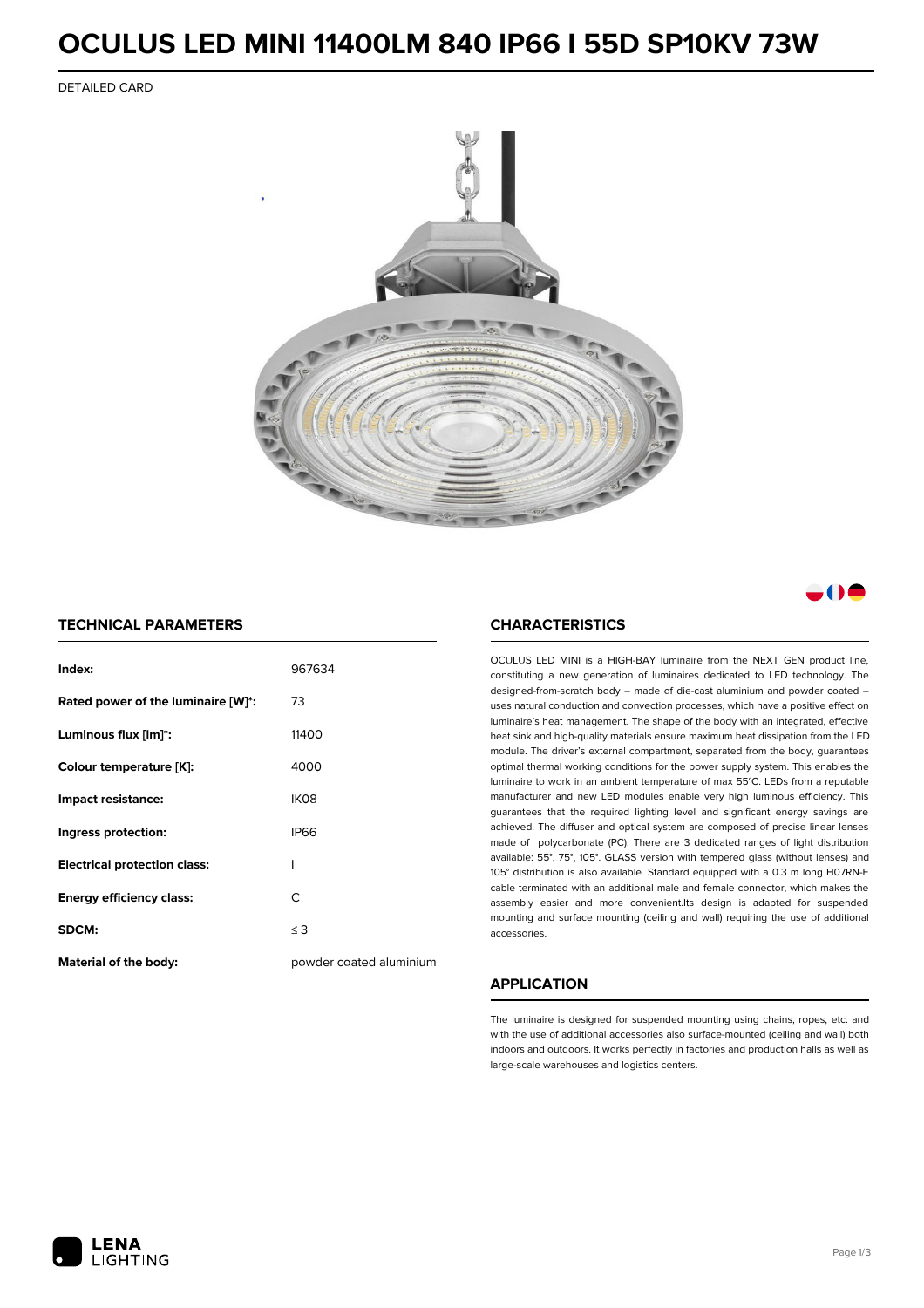# **OCULUS LED MINI 11400LM 840 IP66 I 55D SP10KV 73W**

DETAILED CARD

### **TECHNICAL PARAMETERS TABLE**

| Index:                              | 967634                  | Impact resistance:                                                       | IK08                             |
|-------------------------------------|-------------------------|--------------------------------------------------------------------------|----------------------------------|
| Light source:                       | LED                     | Ingress protection:                                                      | <b>IP66</b>                      |
| Nominal power [W]:                  | 73                      | <b>Mounting version:</b>                                                 | surface, suspended               |
| Rated power of the luminaire [W]:   | 73                      | Cable length [m]:                                                        | 0.30                             |
| Supply voltage [V]:                 | $220 - 240$             | Dimensions of single box [mm]:                                           | 140/350/350                      |
| Frequency [Hz]:                     | $50 - 60$               | Net weight of the luminaire [kg]:                                        | 2.330                            |
| Luminous flux [lm]:                 | 11400                   | <b>Warranty [years]:</b>                                                 | 5                                |
| Luminous efficacy [lm/W]:           | 156                     | AC voltage range [V]:                                                    | $198 - 264$                      |
| <b>Energy efficiency class:</b>     | C                       | DC voltage range [V]:                                                    | $190 - 280$                      |
| <b>Electrical protection class:</b> |                         | LED lifespan L70B50 [h]:                                                 | 107000                           |
| Colour temperature [K]:             | 4000                    | LED lifespan L80B20 [h]:                                                 | 65000                            |
| Colour rendering index:             | >80                     | LED lifespan L90B10 [h]:                                                 | 32000                            |
| SDCM:                               | $\leq$ 3                | Working temperature [°C]:                                                | from $-25$ to $+55$              |
| Power factor:                       | 0.98                    | Category type:                                                           | high-bay and low-bay             |
| Beam angle [°]:                     | 55                      | Photobiological safety:<br>hazard under normal behavioral<br>limitation) | Risk Group 1 (no photobiological |
| Surge protection [kV]:              | 10                      |                                                                          |                                  |
| <b>Diffuser material:</b>           | <b>PC</b>               | <b>ETIM class:</b>                                                       | EC001716                         |
| Diffuser type:                      | transparent             | The number of implement units:                                           | $\mathbf{1}$                     |
| Diffuser colour:                    | transparent             | <b>Warranty [years]:</b>                                                 | 5                                |
| Material of the body:               | powder coated aluminium | <b>CE</b> certificate:                                                   | 01/2021                          |
| Colour of the body:                 | grey                    | <b>PZH</b> certificate:                                                  | B-BK-60212-0481/21               |
| Dimensions (H/W/T/S) [mm]:          | 107/320                 | <b>Manual:</b>                                                           | <b>Download PDF</b>              |

### **LIGHT CURVES**



od/kim<br>CD-C180 - C90-C270